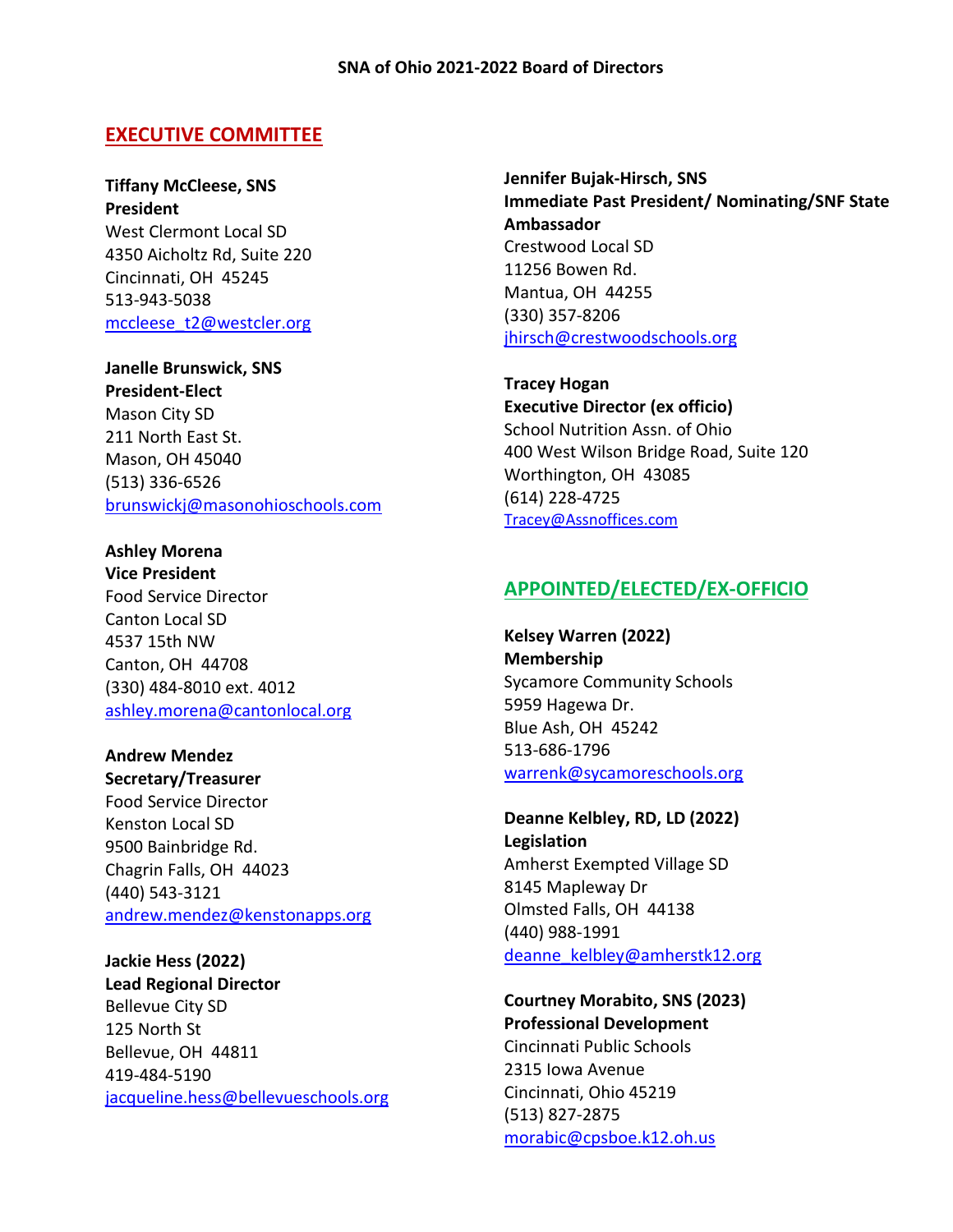#### **SNA of Ohio 2021-2022 Board of Directors**

**Krys Hess, SNS (2023) Nutrition** Adams County/Ohio Valley Local SD 141 Lloyd Rd. West Union, OH 45693 (937) 544-5586 [krys.hess@ovsd.us](mailto:krys.hess@ovsd.us)

**Linda Eichenberger, SNS (2023) Resolution & Bylaws** Hamilton Educational Service Center 6480 Ridge Avenue Cincinnati, OH 45213 (513) 742-2200 [Linda2@mail.hccanet.org](mailto:Linda2@mail.hccanet.org)

**Brian Davis ODE Child Nutrition Representative (ex officio)** Assistant Director Office of Nutrition, Ohio Dept. of Education 25 South Front Street Columbus, Ohio 43215-4183 (614) 728-2024 [brian.davis@education.ohio.gov](mailto:brian.davis@education.ohio.gov)

#### **REGIONAL DIRECTORS**

**Jennifer Rex (2023) Northeast Regional Director** Plain Local Schools 901 44th. St. NW Canton, Ohio 44709 (330) 493-5569 work [rexj@plainlocal.org](mailto:rexj@plainlocal.org)

**Bethany Lenko (2023) Central Regional Director** Olentangy Local SD 7840 Graphics Way Lewis Center, OH 43035 (740) 657-4052 [bethany\\_lenko@olsd.us](mailto:bethany_lenko@olsd.us)

**Stacey Bettis (2023) East Central Regional Director** Stark County ESC 406 East Street Minerva, OH 44657 (330) 868-6293 [bettiss@minerva.sparcc.org](mailto:bettiss@minerva.sparcc.org)

**Lori McKean (2023) Northwest Regional Director** Wapakoneta City SD 606 S Wayne St Kenton, OH 43326 419-739-2910 [mckelo@wapak.org](mailto:mckelo@wapak.org)

**Linda Leonard (2022) West Central Regional Director** Clark County Juvenile Court 2666 Morton Drive Springfield, OH 45505 (937) 324-3712 [leonardl@clarkohiojuvcourt.us](mailto:leonardl@clarkohiojuvcourt.us)

**Jackie Hess (2022) North Central Regional Director** Bellevue City SD 125 North St Bellevue, OH 44811 419-484-5190 [jacqueline.hess@bellevueschools.org](mailto:jacqueline.hess@bellevueschools.org)

**Tina King (2022) Southeast Regional Director** Wellston City SD 1 E Broadway St Wellston, OH 45692 (740) 384-6245 [tking@wcs.k12.oh.us](mailto:tking@wcs.k12.oh.us)